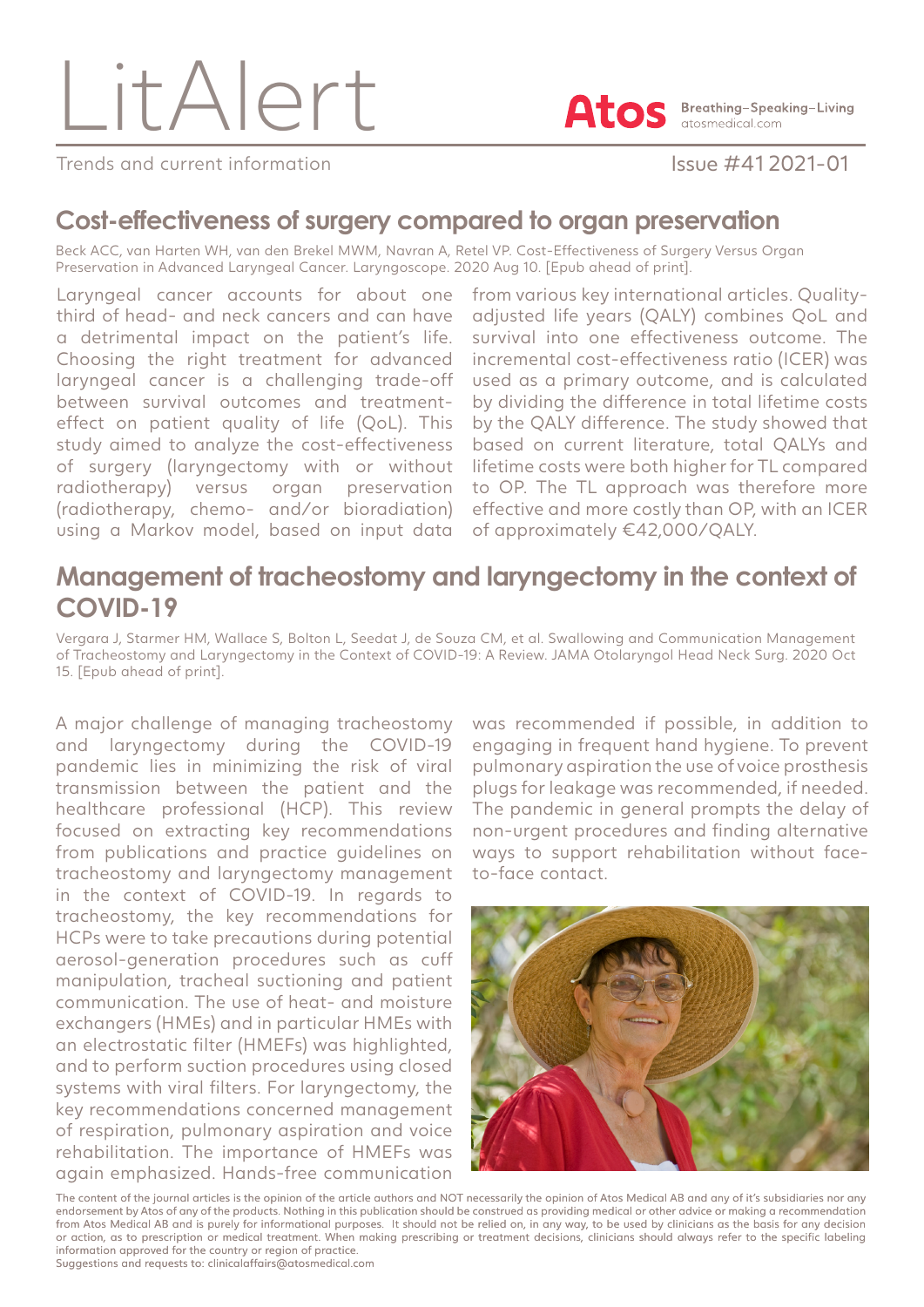

## **Voice prosthesis management – a one-year snapshot**

Parrilla C, Longobardi Y, Paludetti G, Marenda ME, D'Alatri L, Bussu F, et al. A one-year time frame for voice prosthesis management. What should the physician expect? Is it an overrated job? Acta Otorhinolaryngol Ital. 2020;40(4):270-6.

Tracheoesophageal speech has been the gold standard for voice rehabilitation after total laryngectomy for the past 30 years. Reasons for not using voice prostheses may be due to early post-surgical complications, or due to later, long-term issues with the tracheoesophageal puncture and voice prosthesis. The focus of this study was to investigate the burden of later



complications on voice prosthesis management in an otolaryngology clinic. Each access made by a voice prosthesis user to the clinic was registered during a one-year period. In total, 70 laryngectomized patients had 243 interactions with the clinic for issues related to their voice prosthesis. In the majority of the cases the access was made due to leakage through the prosthesis (52%). The second most common reason for access was leakage around the voice prosthesis (25%). A speech therapist succeeded in managing the complications independently in 44 of the 243 cases (18%). With the data gathered, the authors were able to develop a trouble-shooting algorithm with a flowchart in order to help identify and manage the most common complications with accuracy and time-efficiency. The authors conclude that an initial visit by a speech therapist may be useful in order to lessen the burden of voice prosthesis management on the treating physician.

#### **Multidimensional evaluation of voice outcomes following TL**

van Sluis KE, van Son R, van der Molen L, AJ MC, Palme CE, Novakovic D, et al. Multidimensional evaluation of voice outcomes following total laryngectomy: a prospective multicenter cohort study. Eur Arch Otorhinolaryngol. 2020 Jul 21 [Epub ahead of print].

Voice rehabilitation following TL is imperative and usually managed by means of creating a tracheoesophageal puncture with voice prosthesis placement. The success of tracheoesophageal speech depends on several factors and varies from patient to patient.

To evaluate voice outcomes, a multidimensional analysis combining objective and subjective parameters is recommended. In this prospective multicenter cohort study, 43 participants were assessed in terms of voice outcomes before their laryngectomy and at 3 months, 6 months and 12 months post-surgery. Data was collected using perceptual evaluations with Visual Analogue

Scales (VAS), voice recordings with Acoustic Voice Quality Index scores (AVQI) and patientreported outcome measures consisting of Voice Handicap Index (VHI) and EQ-5D-5L. Results showed a statistically significant worsening of AVQI scores (p<0.001) from pre- to postsurgery. A worsening of all voice-related values were seen, although no statistical significance for other outcome measures was obtained. However, patient-reported outcomes did show a gradual improvement over time in terms of quality-of-life and voicing, indicating an acceptance of the condition and coping longterm.

The content of the journal articles is the opinion of the article authors and NOT necessarily the opinion of Atos Medical AB and any of it's subsidiaries nor any endorsement by Atos of any of the products. Nothing in this publication should be construed as providing medical or other advice or making a recommendation from Atos Medical AB and is purely for informational purposes. It should not be relied on, in any way, to be used by clinicians as the basis for any decision or action, as to prescription or medical treatment. When making prescribing or treatment decisions, clinicians should always refer to the specific labeling information approved for the country or region of practice. Suggestions and requests to: clinicalaffairs@atosmedical.com